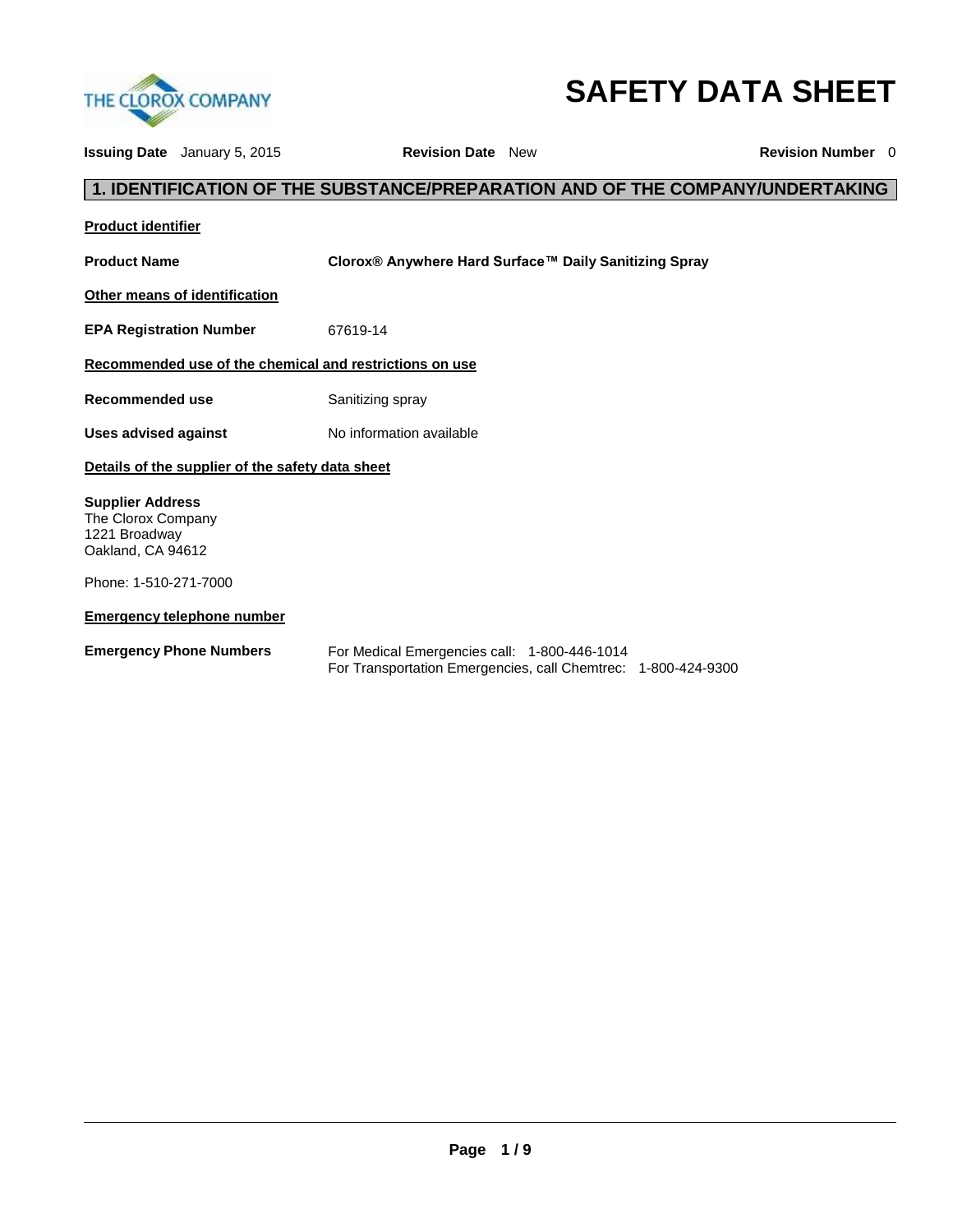## **2. HAZARDS IDENTIFICATION**

## **Classification**

This product is not considered hazardous by the 2012 OSHA Hazard Communication Standard (29 CFR 1910.1200).

#### **GHS Label elements, including precautionary statements**

| <b>Emergency Overview</b><br>This product is not considered hazardous by the 2012 OSHA Hazard Communication Standard (29 CFR 1910.1200). |                                              |  |  |  |  |  |
|------------------------------------------------------------------------------------------------------------------------------------------|----------------------------------------------|--|--|--|--|--|
|                                                                                                                                          |                                              |  |  |  |  |  |
| None                                                                                                                                     | <b>Precautionary Statements - Prevention</b> |  |  |  |  |  |
| None                                                                                                                                     | <b>Precautionary Statements - Response</b>   |  |  |  |  |  |
| None                                                                                                                                     | <b>Precautionary Statements - Storage</b>    |  |  |  |  |  |
| None                                                                                                                                     | <b>Precautionary Statements - Disposal</b>   |  |  |  |  |  |
| Not applicable                                                                                                                           | Hazards not otherwise classified (HNOC)      |  |  |  |  |  |
| <b>Unknown Toxicity</b><br>None                                                                                                          |                                              |  |  |  |  |  |

**Other information** No information available

# **Interactions with Other Chemicals**

None known.

## **3. COMPOSITION/INFORMATION ON INGREDIENTS**

This product contains no substances that at their given concentrations are considered to be hazardous to health.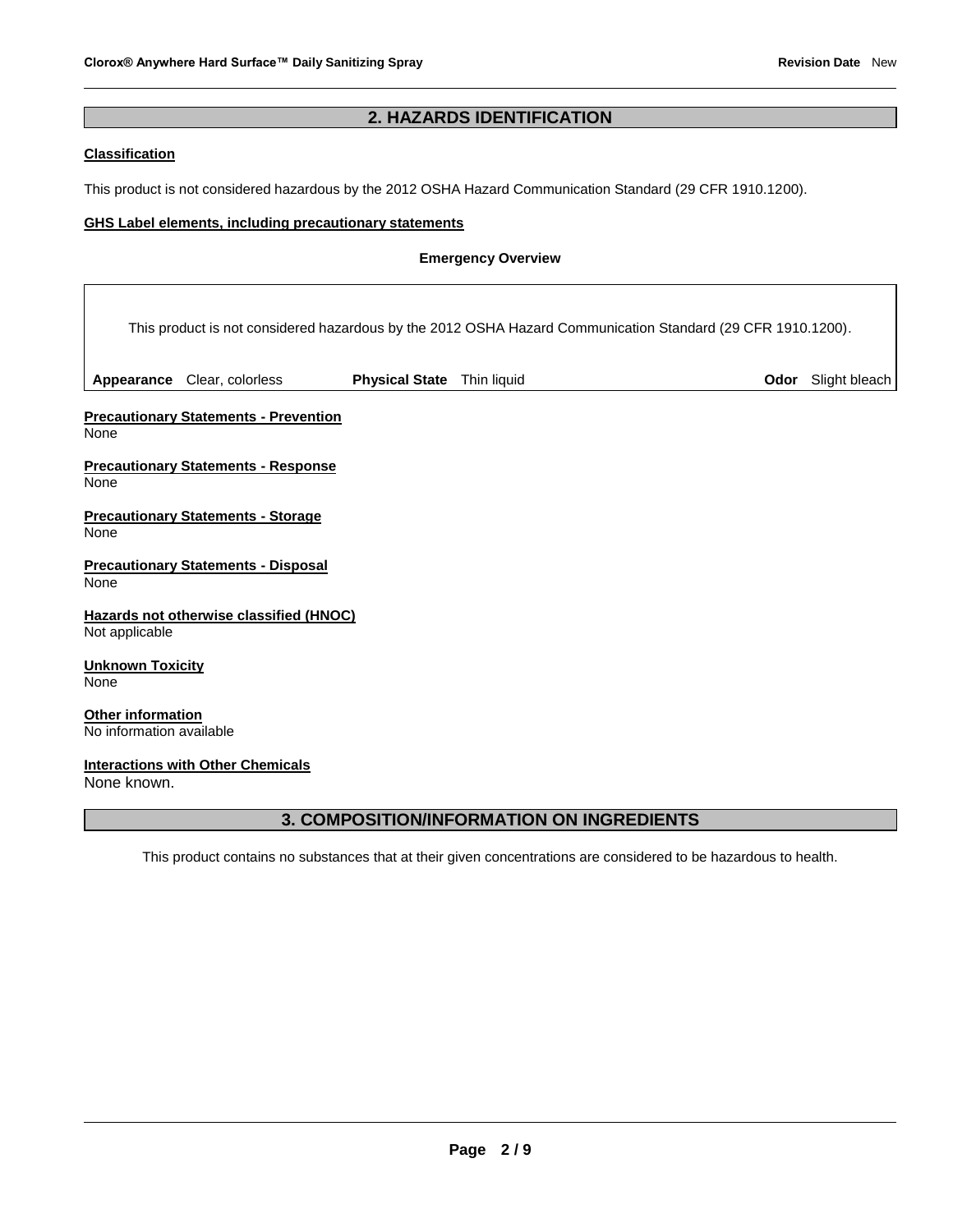## **4. FIRST AID MEASURES**

#### **First aid measures**

| <b>General Advice</b>                                       | Show this safety data sheet to the doctor in attendance.                                                                                                                                                                                                                      |
|-------------------------------------------------------------|-------------------------------------------------------------------------------------------------------------------------------------------------------------------------------------------------------------------------------------------------------------------------------|
| <b>Eye Contact</b>                                          | Hold eye open and rinse slowly and gently with water for 15 - 20 minutes. If present,<br>remove contact lenses after the first 5 minutes of rinsing, then continue rinsing eye. If<br>irritation occurs, call a poison control center or doctor for further treatment advice. |
| <b>Skin Contact</b>                                         | Rinse skin with plenty of water. If irritation occurs, call a doctor.                                                                                                                                                                                                         |
| <b>Inhalation</b>                                           | Move to fresh air. If breathing problems develop, call a doctor.                                                                                                                                                                                                              |
| Ingestion                                                   | Drink a glassful of water. Call a doctor or poison control center.                                                                                                                                                                                                            |
| Most important symptoms and effects, both acute and delayed |                                                                                                                                                                                                                                                                               |
| <b>Most Important Symptoms and</b><br><b>Effects</b>        | Liquid may cause slight eye irritation.                                                                                                                                                                                                                                       |
|                                                             | Indication of any immediate medical attention and special treatment needed                                                                                                                                                                                                    |
| <b>Notes to Physician</b>                                   | Treat symptomatically.                                                                                                                                                                                                                                                        |

## **5. FIRE-FIGHTING MEASURES**

## **Suitable Extinguishing Media**

Use extinguishing measures that are appropriate to local circumstances and the surrounding environment.

#### **Unsuitable Extinguishing Media**

CAUTION: Use of water spray when fighting fire may be inefficient.

#### **Specific Hazards Arising from the Chemical**

#### **Hazardous Combustion Products** Oxides of carbon.

## **Explosion Data**

**Sensitivity to Mechanical Impact No.** 

**Sensitivity to Static Discharge Mo.** 

#### **Protective equipment and precautions for firefighters**

As in any fire, wear self-contained breathing apparatus pressure-demand, MSHA/NIOSH (approved or equivalent) and full protective gear.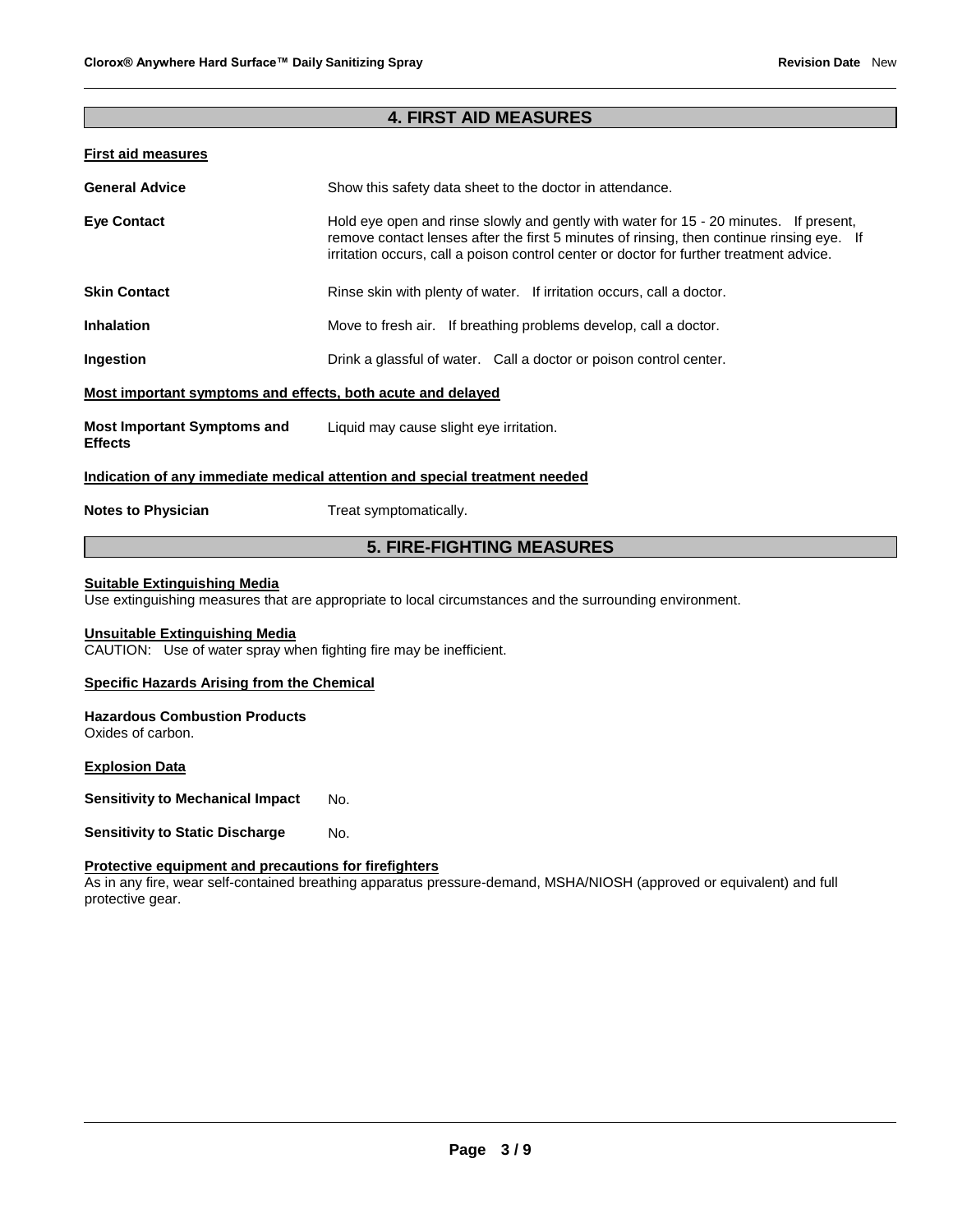## **6. ACCIDENTAL RELEASE MEASURES**

#### **Personal precautions, protective equipment and emergency procedures**

| <b>Personal Precautions</b>                                  | Avoid contact with eyes.                                                                                                                                                                                                    |  |  |  |  |
|--------------------------------------------------------------|-----------------------------------------------------------------------------------------------------------------------------------------------------------------------------------------------------------------------------|--|--|--|--|
| <b>Other Information</b>                                     | Refer to protective measures listed in Sections 7 and 8.                                                                                                                                                                    |  |  |  |  |
| <b>Environmental precautions</b>                             |                                                                                                                                                                                                                             |  |  |  |  |
| <b>Environmental Precautions</b>                             | See Section 12 for additional ecological information.                                                                                                                                                                       |  |  |  |  |
| Methods and material for containment and cleaning up         |                                                                                                                                                                                                                             |  |  |  |  |
| <b>Methods for Containment</b>                               | Prevent further leakage or spillage if safe to do so.                                                                                                                                                                       |  |  |  |  |
| <b>Methods for Cleaning Up</b>                               | Absorb and containerize. Wash residual down to sanitary sewer. Contact the sanitary<br>treatment facility in advance to assure ability to process washed-down material.                                                     |  |  |  |  |
|                                                              | 7. HANDLING AND STORAGE                                                                                                                                                                                                     |  |  |  |  |
| <b>Precautions for safe handling</b>                         |                                                                                                                                                                                                                             |  |  |  |  |
| <b>Handling</b>                                              | Handle in accordance with good industrial hygiene and safety practice. Avoid contact with<br>eyes, skin, and clothing. Do not eat, drink, or smoke when using this product.                                                 |  |  |  |  |
| Conditions for safe storage, including any incompatibilities |                                                                                                                                                                                                                             |  |  |  |  |
| <b>Storage</b>                                               | Keep containers tightly closed in a dry, cool, and well-ventilated place.                                                                                                                                                   |  |  |  |  |
| <b>Incompatible Products</b>                                 | None known.                                                                                                                                                                                                                 |  |  |  |  |
|                                                              | 8. EXPOSURE CONTROLS/PERSONAL PROTECTION                                                                                                                                                                                    |  |  |  |  |
| <b>Control parameters</b>                                    |                                                                                                                                                                                                                             |  |  |  |  |
| <b>Exposure Guidelines</b>                                   | This product does not contain any ingredients with occupational exposure limits that are at<br>concentrations below their cut-off values/concentrations and that contribute to the hazard<br>classification of the product. |  |  |  |  |
| <b>Appropriate engineering controls</b>                      |                                                                                                                                                                                                                             |  |  |  |  |

| <b>Engineering Measures</b>                                           | None required.                            |  |  |  |
|-----------------------------------------------------------------------|-------------------------------------------|--|--|--|
| Individual protection measures, such as personal protective equipment |                                           |  |  |  |
| <b>Eye/Face Protection</b>                                            | No special protective equipment required. |  |  |  |
| <b>Skin and Body Protection</b>                                       | No special protective equipment required. |  |  |  |

## **Respiratory Protection** No protective equipment is needed under normal use conditions. If irritation is experienced, ventilation and evacuation may be required.

## Hygiene Measures **Handle in accordance with good industrial hygiene and safety practice.**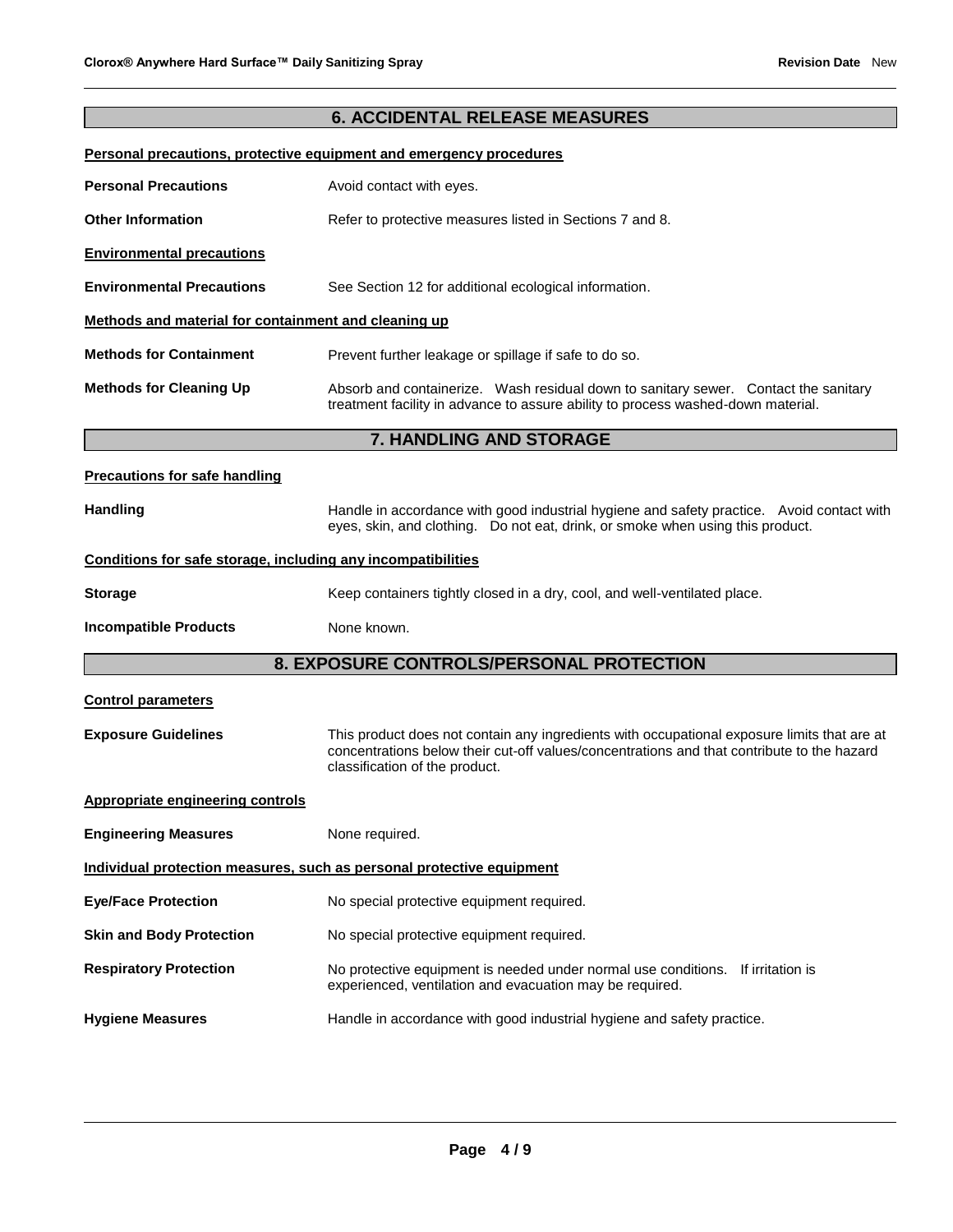## **9. PHYSICAL AND CHEMICAL PROPERTIES**

## **Physical and Chemical Properties**

| <b>Physical State</b><br>Appearance<br>Color                                                                                                                                                 | Thin liquid<br>Clear<br>Colorless                                                                                | Odor<br><b>Odor Threshold</b>                                                               | Slight bleach<br>No information available |
|----------------------------------------------------------------------------------------------------------------------------------------------------------------------------------------------|------------------------------------------------------------------------------------------------------------------|---------------------------------------------------------------------------------------------|-------------------------------------------|
| <b>Property</b><br>рH<br>Melting/freezing point<br>Boiling point / boiling range<br><b>Flash Point</b><br><b>Evaporation rate</b>                                                            | <b>Values</b><br>$6.5 - 8.5$<br>No data available<br>No data available<br>No data available<br>No data available | <b>Remarks/Method</b><br>None known<br>None known<br>None known<br>None known<br>None known |                                           |
| Flammability (solid, gas)<br><b>Flammability Limits in Air</b><br><b>Upper flammability limit</b><br>Lower flammability limit                                                                | No data available<br>No data available<br>No data available                                                      | None known<br>None known<br>None known                                                      |                                           |
| Vapor pressure<br><b>Vapor density</b><br><b>Specific Gravity</b><br><b>Water Solubility</b>                                                                                                 | No data available<br>No data available<br>$-1.0$<br>Complete                                                     | None known<br>None known<br>None known<br>None known                                        |                                           |
| Solubility in other solvents<br>Partition coefficient: n-octanol/waterNo data available<br><b>Autoignition temperature</b><br><b>Decomposition temperature</b><br><b>Kinematic viscosity</b> | No data available<br>No data available<br>No data available<br>No data available                                 | None known<br>None known<br>None known<br>None known<br>None known                          |                                           |
| <b>Dynamic viscosity</b><br><b>Explosive Properties</b><br><b>Oxidizing Properties</b>                                                                                                       | No data available<br>Not explosive<br>No data available                                                          | None known                                                                                  |                                           |
| <b>Other Information</b><br><b>Softening Point</b><br><b>VOC Content (%)</b><br><b>Particle Size</b><br><b>Particle Size Distribution</b>                                                    | No data available<br>No data available<br>No data available<br>No data available                                 |                                                                                             |                                           |

## **10. STABILITY AND REACTIVITY**

#### **Reactivity**

None known.

**Chemical stability** Stable under recommended storage conditions.

## **Possibility of Hazardous Reactions**

None under normal processing.

#### **Conditions to avoid**

None known based on information supplied.

#### **Incompatible materials**

None known.

#### **Hazardous Decomposition Products**

None known.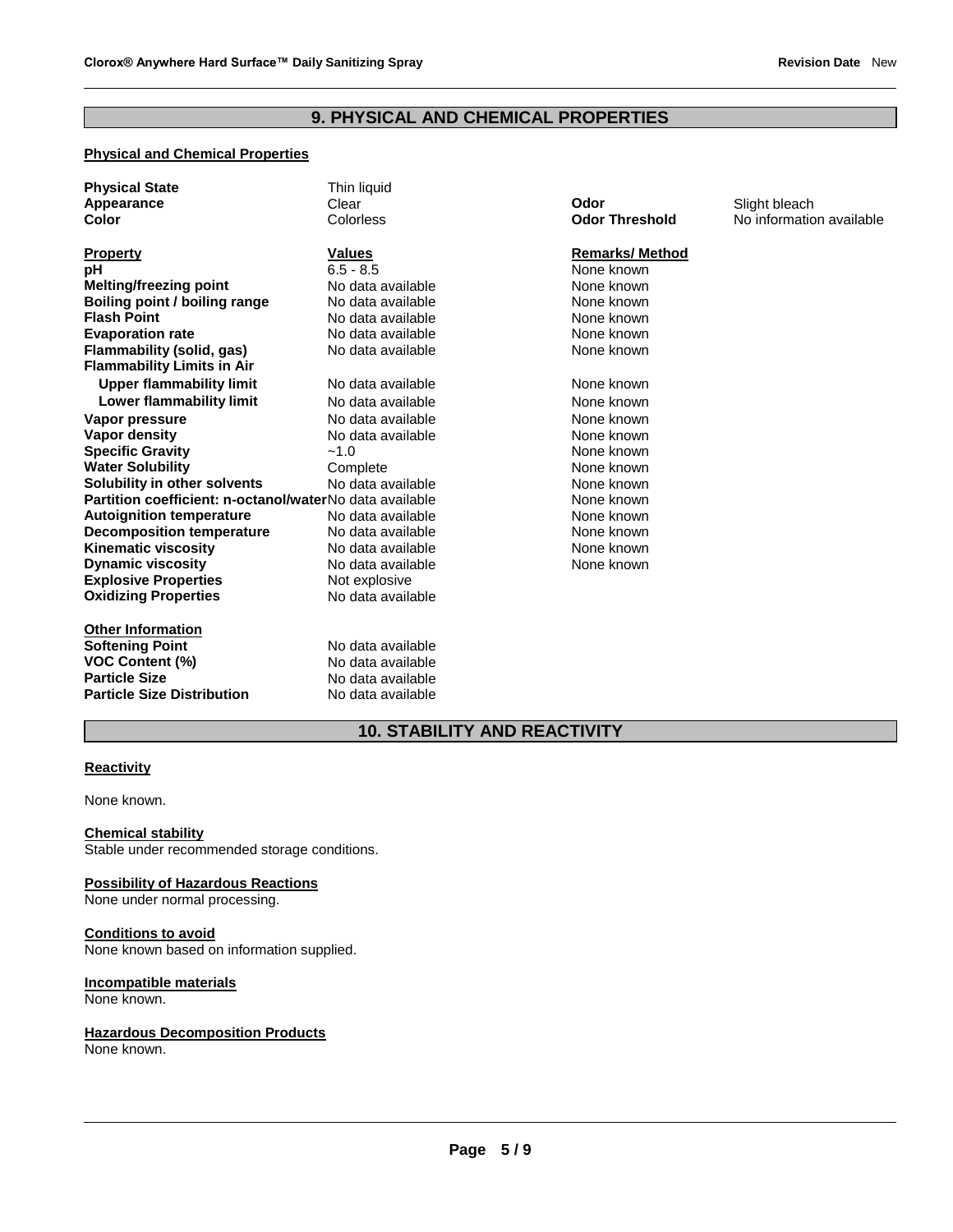## **11. TOXICOLOGICAL INFORMATION**

## **Information on likely routes of exposure**

#### **Product Information** .

| <b>Inhalation</b>   | Exposure to vapor or mist may cause minor irritation to respiratory tract.                         |
|---------------------|----------------------------------------------------------------------------------------------------|
| <b>Eve Contact</b>  | May cause slight irritation.                                                                       |
| <b>Skin Contact</b> | Not irritating.                                                                                    |
| Ingestion           | Ingestion of liquid may cause slight irritation to mucous membranes and gastrointestinal<br>tract. |

#### **Component Information**

| <b>Chemical Name</b>             | ∟D50 Oral        | ∟D50 Dermal           | ∟C50 Inhalation |
|----------------------------------|------------------|-----------------------|-----------------|
| Sodium hypochlorite<br>7681-52-9 | 8200 mg/kg (Rat) | >10000 mg/kg (Rabbit) |                 |

#### **Information on toxicological effects**

| Symptoms | May cause slight redness and tearing of eyes. |
|----------|-----------------------------------------------|
|          |                                               |

#### **Delayed and immediate effects as well as chronic effects from short and long-term exposure**

**Sensitization No information available.** 

**Mutagenic Effects** No information available.

**Carcinogenicity** The table below indicates whether each agency has listed any ingredient as a carcinogen.

| <b>Chemical Name</b>                               | <b>ACGIH</b> | <b>IARC</b> | <b><i><u>ALLER AND</u></i></b><br>N<br>. L<br>. | <b>OSHA</b> |
|----------------------------------------------------|--------------|-------------|-------------------------------------------------|-------------|
| hypochlorite<br>Sodium<br>ro c<br>700.<br>681-52-9 |              | Group       |                                                 |             |

*IARC (International Agency for Research on Cancer) Group 3 - Not Classifiable as to Carcinogenicity in Humans* 

| <b>Aspiration Hazard</b>        | No information available.                                    |
|---------------------------------|--------------------------------------------------------------|
| <b>Target Organ Effects</b>     | Respiratory system, eyes, skin, gastrointestinal tract (GI). |
| <b>Chronic Toxicity</b>         | No known effect based on information supplied.               |
| <b>STOT - repeated exposure</b> | No information available.                                    |
| <b>STOT - single exposure</b>   | No information available.                                    |
| <b>Reproductive Toxicity</b>    | No information available.                                    |

#### **Numerical measures of toxicity - Product Information**

**The following values are calculated based on chapter 3.1 of the GHS document** No information available.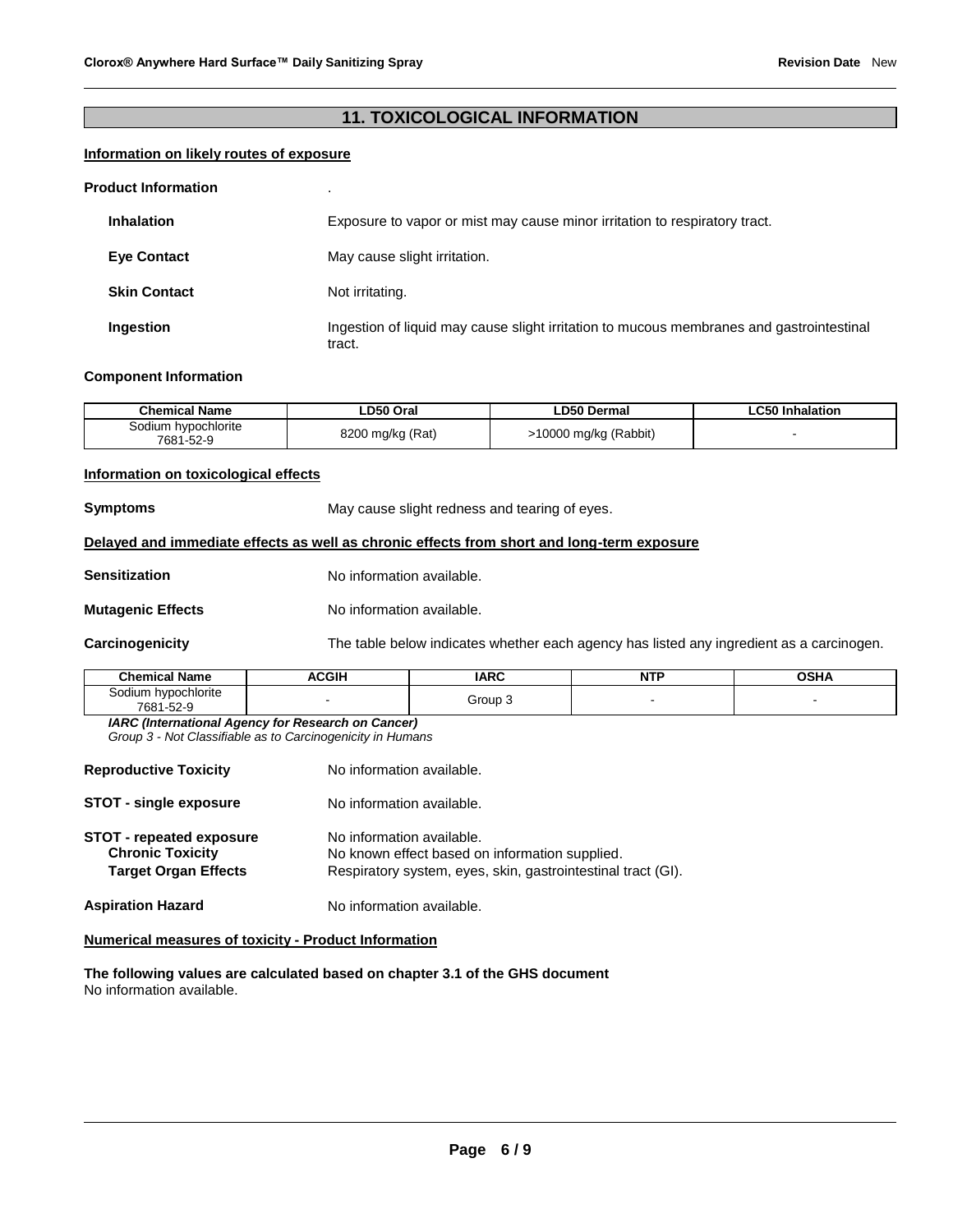## **12. ECOLOGICAL INFORMATION**

#### **Ecotoxicity**

No information available.

#### **Persistence and Degradability**

No information available.

#### **Bioaccumulation**

No information available.

#### **Other adverse effects**

No information available.

#### **13. DISPOSAL CONSIDERATIONS**

#### **Disposal methods**

Dispose of in accordance with all applicable federal, state, and local regulations.

#### **Contaminated Packaging**

Do not reuse empty containers. Dispose of in accordance with all applicable federal, state, and local regulations.

## **14. TRANSPORT INFORMATION**

| <b>DOT</b>      | Not regulated. |
|-----------------|----------------|
| <b>TDG</b>      | Not regulated. |
| <b>ICAO</b>     | Not regulated. |
| <b>IATA</b>     | Not regulated  |
| <b>IMDG/IMO</b> | Not regulated  |

## **15. REGULATORY INFORMATION**

#### **Chemical Inventories**

**TSCA All components of this product are either on the TSCA 8(b) Inventory or otherwise exempt** from listing. **DSL/NDSL All components are on the DSL or NDSL.** 

**TSCA** - United States Toxic Substances Control Act Section 8(b) Inventory **DSL/NDSL** - Canadian Domestic Substances List/Non-Domestic Substances List

#### **U.S. Federal Regulations**

#### **SARA 313**

Section 313 of Title III of the Superfund Amendments and Reauthorization Act of 1986 (SARA). This product does not contain any chemicals which are subject to the reporting requirements of the Act and Title 40 of the Code of Federal Regulations, Part 372

|  |  |  | SARA 311/312 Hazard Categories |  |
|--|--|--|--------------------------------|--|
|--|--|--|--------------------------------|--|

| <b>Acute Health Hazard</b>               | No. |
|------------------------------------------|-----|
| <b>Chronic Health Hazard</b>             | No. |
| <b>Fire Hazard</b>                       | N٥  |
| <b>Sudden Release of Pressure Hazard</b> | No. |
| <b>Reactive Hazard</b>                   | No. |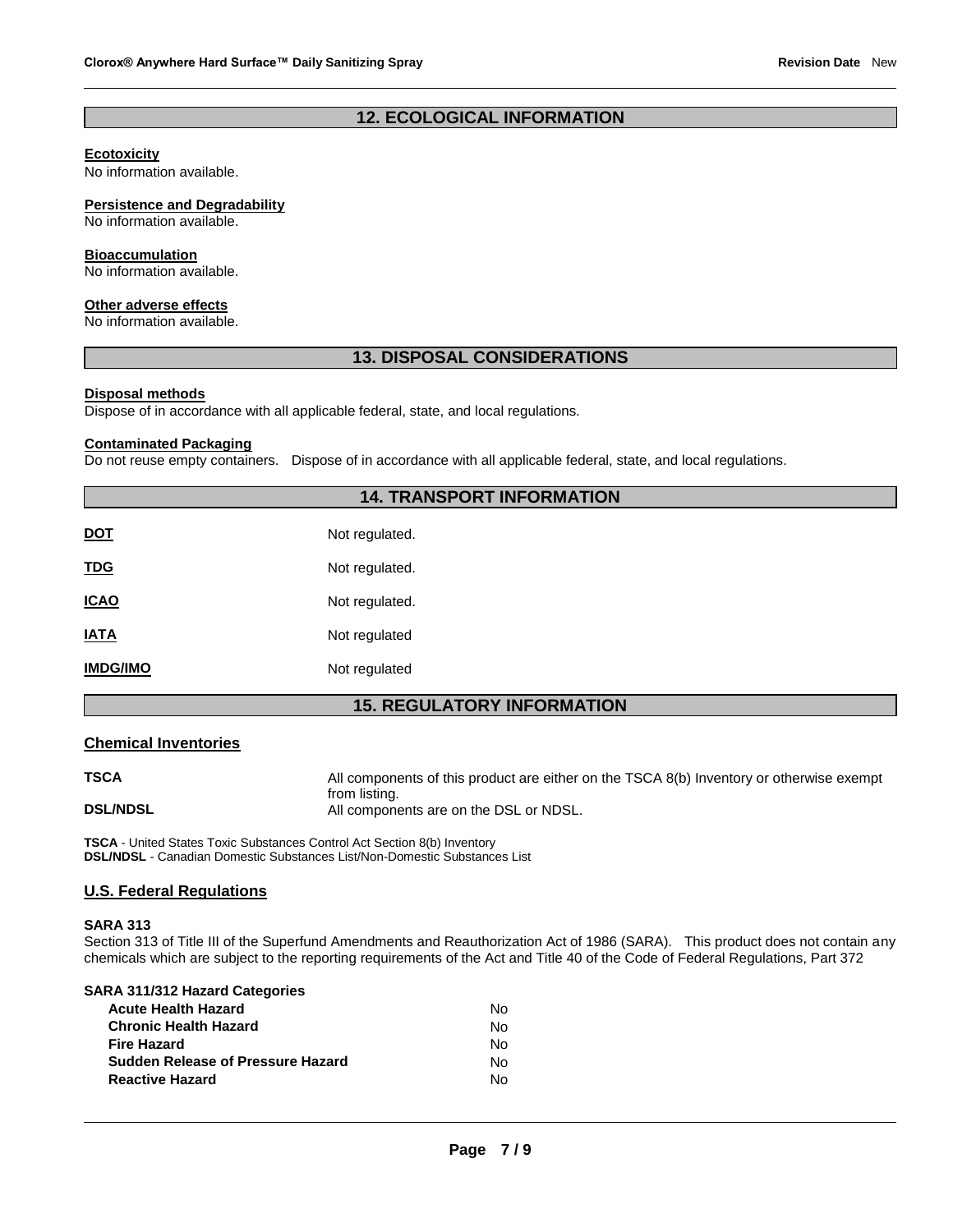#### **CWA (Clean Water Act)**

This product contains the following substances which are regulated pollutants pursuant to the Clean Water Act (40 CFR 122.21 and 40 CFR 122.42)

| <b>Chemical Name</b>             | <b>CWA - Reportable</b><br>Quantities | <b>CWA - Toxic Pollutants</b> | <b>CWA - Priority Pollutants</b> | <b>CWA - Hazardous</b><br><b>Substances</b> |
|----------------------------------|---------------------------------------|-------------------------------|----------------------------------|---------------------------------------------|
| Sodium hypochlorite<br>7681-52-9 | 100 lb                                |                               |                                  |                                             |

#### **CERCLA**

This material, as supplied, contains one or more substances regulated as a hazardous substance under the Comprehensive Environmental Response Compensation and Liability Act (CERCLA) (40 CFR 302)

| <b>Chemical Name</b>             | <b>Hazardous Substances RQs</b> | <b>Extremely Hazardous Substances</b><br><b>RQs</b> | RQ                                        |
|----------------------------------|---------------------------------|-----------------------------------------------------|-------------------------------------------|
| Sodium hypochlorite<br>7681-52-9 | 100 lb                          | -                                                   | RQ 100 lb final RQ<br>RQ 45.4 kg final RQ |

#### **EPA Statement**

This chemical is a pesticide product registered by the Environmental Protection Agency and is subject to certain labeling requirements under federal pesticide law. These requirements differ from the classification criteria and hazard information required for safety data sheets and for workplace labels of non-pesticide chemicals. Following is the hazard information as required on the pesticide label:

#### **CAUTION.**

## **US State Regulations**

#### **California Proposition 65**

This product does not contain any Proposition 65 chemicals.

#### **U.S. State Right-to-Know Regulations**

| <b>Chemical Name</b>             | <b>New Jersey</b> | <b>Massachusetts</b> | Pennsvlvania | <b>Rhode Island</b> | <b>Illinois</b> |
|----------------------------------|-------------------|----------------------|--------------|---------------------|-----------------|
| Sodium hypochlorite<br>7681-52-9 |                   |                      |              |                     |                 |

#### **International Regulations**

**Canada WHMIS Hazard Class** Non-controlled